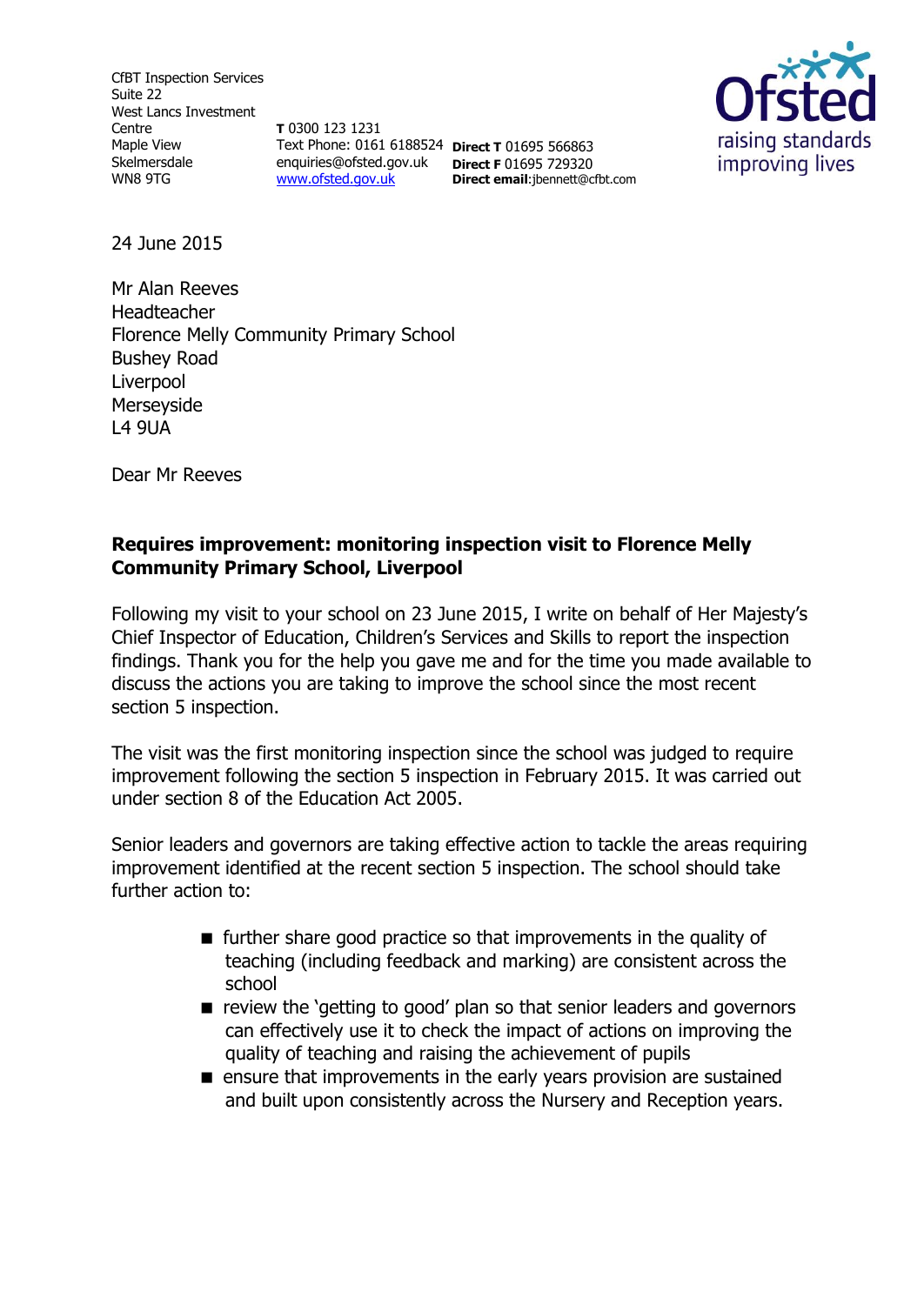

## **Evidence**

During the inspection, meetings were held with the headteacher and headteacher designate, English, mathematics and early years leaders, two representatives of the local authority, five members of the governing body and a group of pupil learning ambassadors to discuss the actions taken since the last inspection. Documents were scrutinised including: the school's 'getting to good' action plan; records of recent checks on teaching and minutes of the recent 'challenge board' meeting with the local authority. I also toured the school to observe children undertaking activities linked to your healthy school week.

# **Context**

There have been a number of significant changes since the last inspection. The headteacher designate, who will take up the role of substantive headteacher in September (following your retirement), joined the school team at the start of June to work alongside you and other senior leaders. A new early years leader, special educational needs co-ordinator, mathematics subject leader, geography subject leader and design and technology subject leader have also been appointed. You have also employed a 'cover teacher' to give subject leaders time each week to undertake their role.

#### **Main findings**

Despite disappointment at the latest inspection judgement you, governors and senior leaders have drawn a line in the sand and with the recently appointed headteacher designate are determined to set the school on course to becoming good. You have carefully considered the findings of the latest inspection and formulated a 'getting to good' development plan. All members of staff have had the opportunity to contribute and as a result there are a large number of actions that are scheduled for the forthcoming months. These actions clearly address the identified areas required for improvement. However, some areas of the plan are not useful in helping you or governors check on your progress. This is because some of the criteria to measure success lack clarity or do not fully relate to what impact there will be on the quality of teaching or the achievement of pupils.

Governors of the school have taken decisive action to ensure that there is a smooth transition of leadership between you and the headteacher designate before your retirement at the end of this academic year. Mr Heaton, the headteacher designate, took up his post at the start of June and in that short time you have both established an effective working partnership. The headteacher designate has utilised his time well and has undertaken a cycle of lesson observations with subject leaders and a learning walk with the Chair of Governors. As a result, he has a clear view of the strengths and weaknesses of the school and has held a number of staff meetings, alongside you to share findings and communicate raised expectations.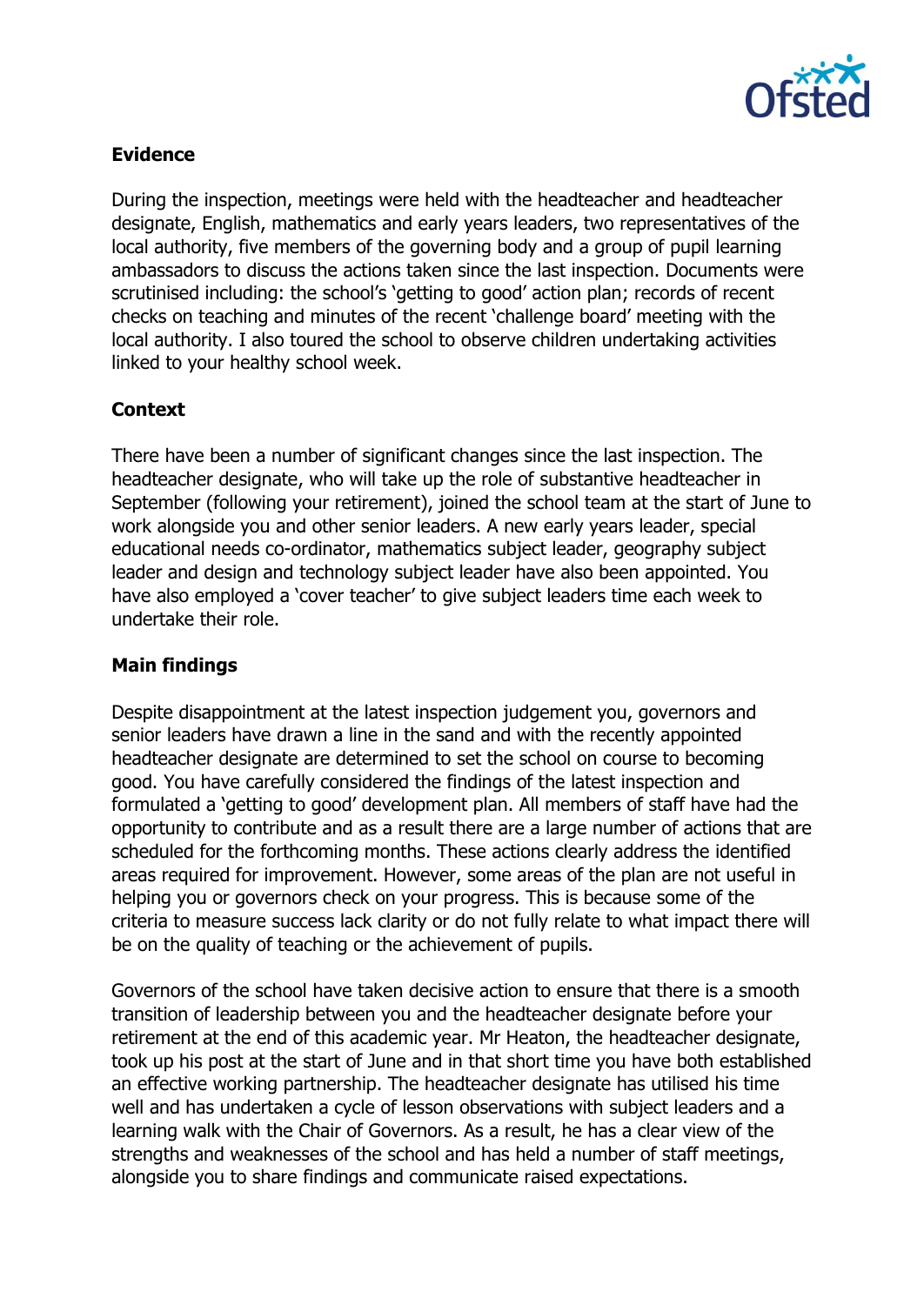

You have taken positive action to improve the early years provision. The appointment of a new early years leader is paying dividends. She shares your ambition for the children in her department and is determined to bring about rapid and sustained improvements in the Nursery and Reception years. She is leading by example and is working closely with teachers to model lessons and raise expectations.

Significant funding has been spent since the inspection on improving the early years learning environment. New furniture and resources have been purchased that have resulted in a more purposeful indoor environment that enthuses children in their learning. However, as you are aware evidence gathered following a recent learning walk shows that further action is required to ensure that some spaces are further defined, particularly to ensure sufficient challenge for the most able children. You have earmarked further funding to develop access to the outdoor learning environment and this work will be undertaken during the summer.

The headteacher designate has established links with two local outstanding schools, allowing early years staff the opportunity to visit and observe teaching and the learning environment. As a result, teachers have started to change their planning and further adapt the learning provision. Nonetheless, you and the early years leader are aware that improvements are at an early stage and need to be sustained with further actions.

Subject leaders are beginning to establish themselves in their new roles and are keen to contribute to school improvement. The English leader has an accurate view of his subject and is beginning to introduce consistency and rigour to improving the quality of teaching. Using his own good practice as an example, he has shared with teachers, a number of non-negotiable expectations for the quality of pupils' workbooks and the classroom environment. These are at the early stages of being embedded. A recent learning walk undertaken by the headteacher designate and subject leader confirm that further improvements and consistency are needed across the school. Other recent changes that are at the early stages of development include the introduction of a new three weekly teaching sequence with an increased emphasis on spelling, punctuation and grammar and the introduction of a new planning guidance document to underpin the progression of pupils' writing skills.

You appointed the mathematics subject leader in April and she has used her short time in the role to establish a thorough understanding of the task ahead. She has acted quickly to revise the mathematics policy and has used her own classroom environment, during a recent staff meeting, to demonstrate to staff the effective features of a working wall. You have ensured that she has had the training and support required to undertake her role and she has welcomed the bespoke training from the local authority mathematics advisor to formulate her vision for the subject and plan training for staff.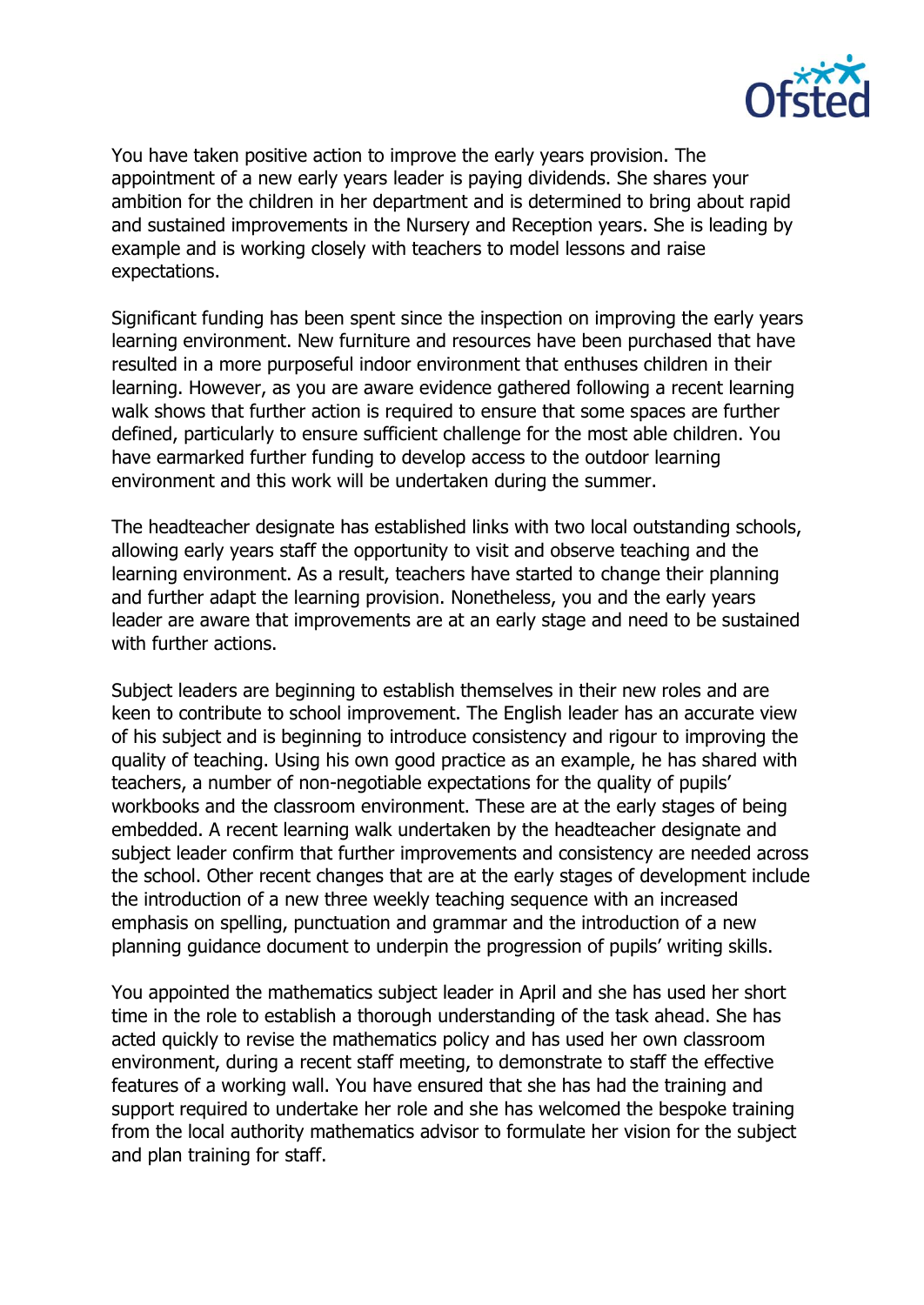

Her recent lesson observations with the headteacher designate have helped her to identify areas for further development. Training has been booked in September to develop the teaching of using and applying mathematical skills to problem solving. A number of other actions have also been initiated but are in the early stages of development and therefore you have not been able to evaluate fully their impact. These include; the delivery of mathematics lessons by a specialist teacher for the most able pupils, after school mathematics intervention lessons for pupils in years 1, 3 and 5 and links established with an outstanding school to support improvements in the teaching of mathematics across the school.

Some teachers are leading the way and are setting the standard in improving the quality of feedback and marking. Learning ambassadors say that when they have the opportunity to respond to marking, as seen in Year 5 during my scrutiny of a small number of books, they have a greater understanding of what they need to do to improve and are 'pushed further' in their learning. However, your own evidence points to inconsistencies across the school and that there is further work to be done to ensure that all feedback is of the same high standard.

Pupils are proud of their recent appointment as 'learning ambassadors'. They speak eloquently and with passion about how the best learning in school is fun and that they are now able to make choices about the direction that their learning takes in some classes. They were also able to clearly explain how their practical activities such as Capoeira (a Brazilian art form linked to dance and martial arts) that they took part in during their day of sport and other healthy school activities were inspiring them to learn and write.

In the words of the Chair of the Governing Body 'we are using the inspection judgement as the building blocks and foundation for school improvement'. Governors have taken purposeful actions for example, through insisting on the early appointment of the headteacher designate and supporting you in appointing a new early years leader to ensure that the capacity to bring about urgent improvements is robust.

Ofsted may carry out further monitoring inspections and, where necessary, provide further support and challenge to the school until its next section 5 inspection.

#### **External support**

The local authority has provided appropriate support and challenge. Links have been established with a number of outstanding schools and a local authority mathematics advisor is working closely with the subject leader. A recent challenge board was held to hold leaders to account for the impact of their actions.

I am copying this letter to the Chair of the Governing Body, the Director of Children's Services for Liverpool.